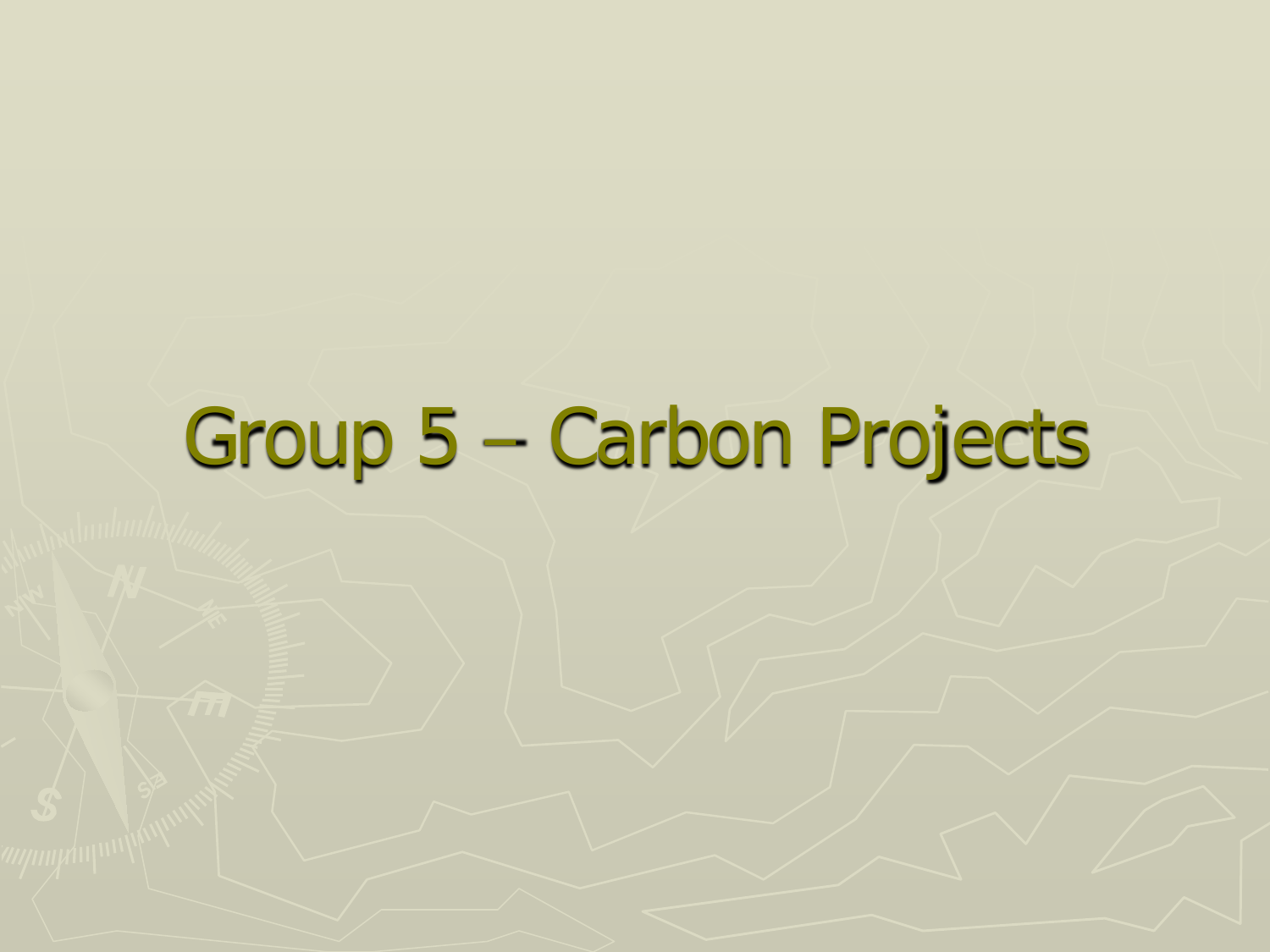## VNIR Sensors



#### Mugg Light | Contact Probe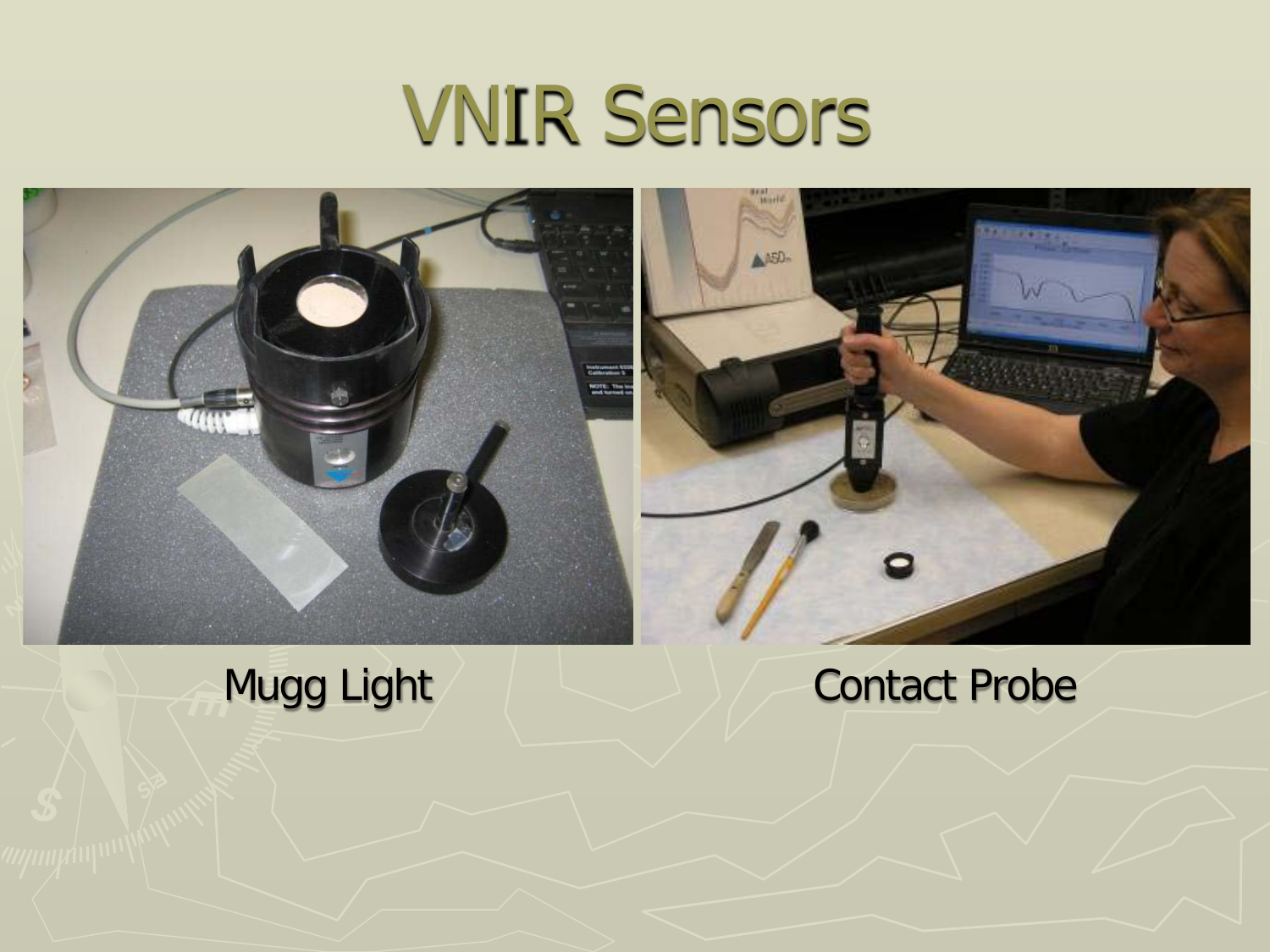## **Sites**

- ► NRI points
	- **FIA points?**
- ► When available?
	- As soon as possible
	- **Soil grouping about complete**
	- **Vegetation grouping should be quick**
- ► Acceptance criteria
	- Systematic shifts
- ► Vegetation data
	- **Crop history inventory tool**
	- **Ecological states**
	- **Basic forest characteristics**
	- Photo of sites for later reference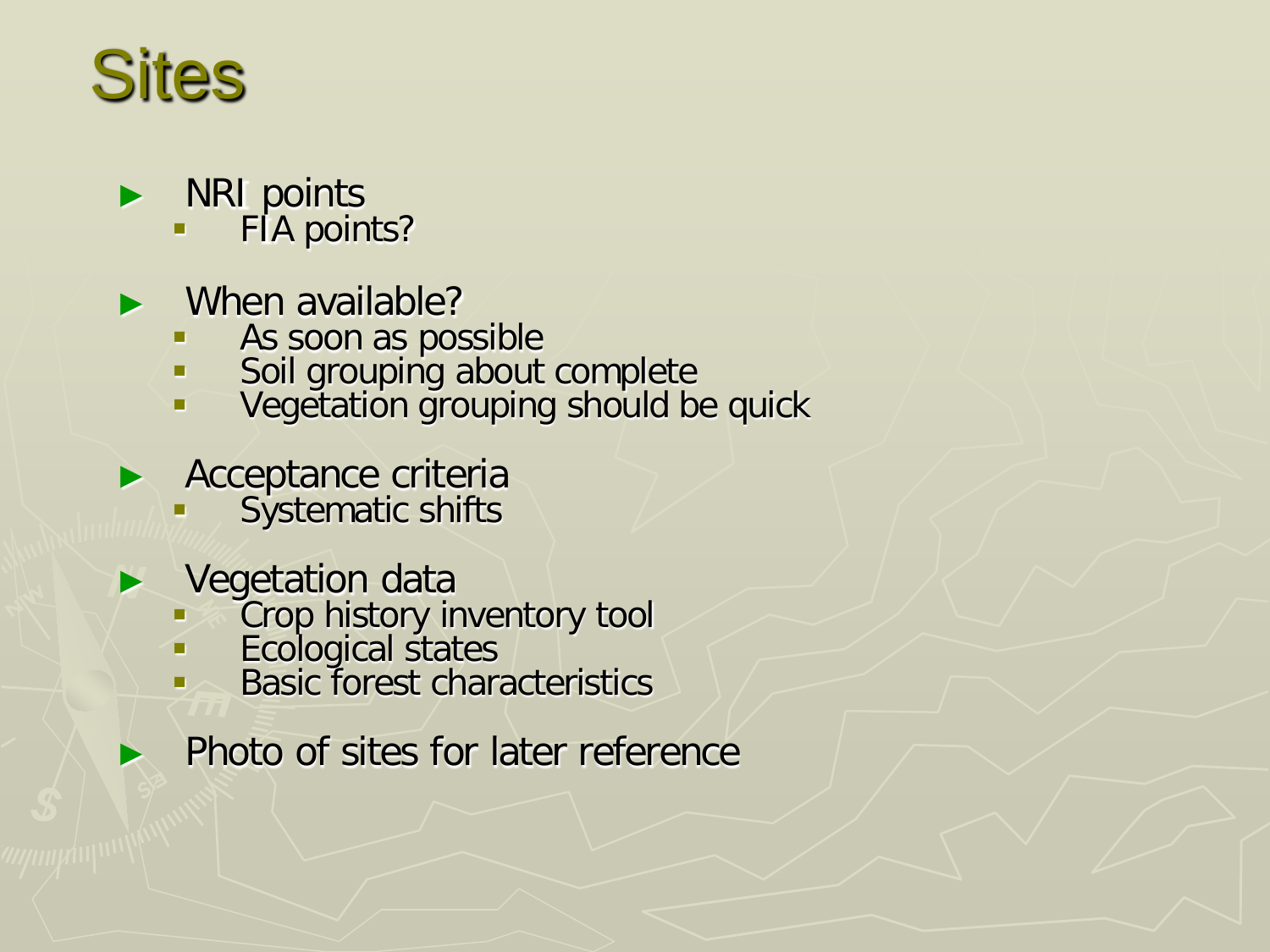## Data Collection

### ► Bulk density is hard part

- Core
- **E** Compliant cavity
- **Nodel**
- ► Forest litter bulk density
	- Do we have time?
- ► Data files
	- Rigid file name structure
	- **Daily backup**
	- **Requiar upload to sharepoint site**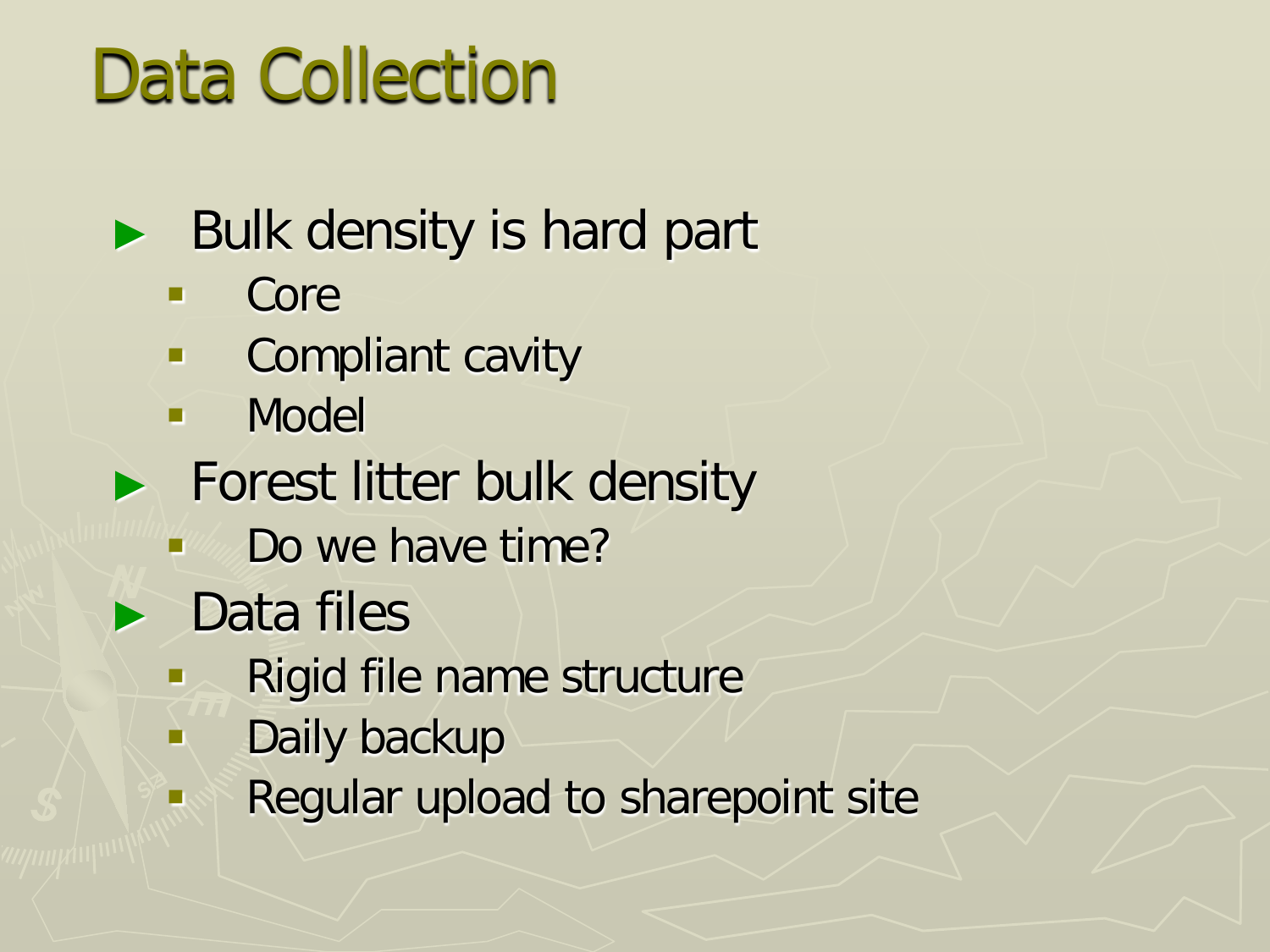# **Equipment**

- ► VNIR spectrometer
- ► Semi-ruggedized lap top
	- Set up at NSSC
	- **Transferred to state**
	- **Who pays seat charge?**
- ►GPS

► Various equipment for bulk density, etc.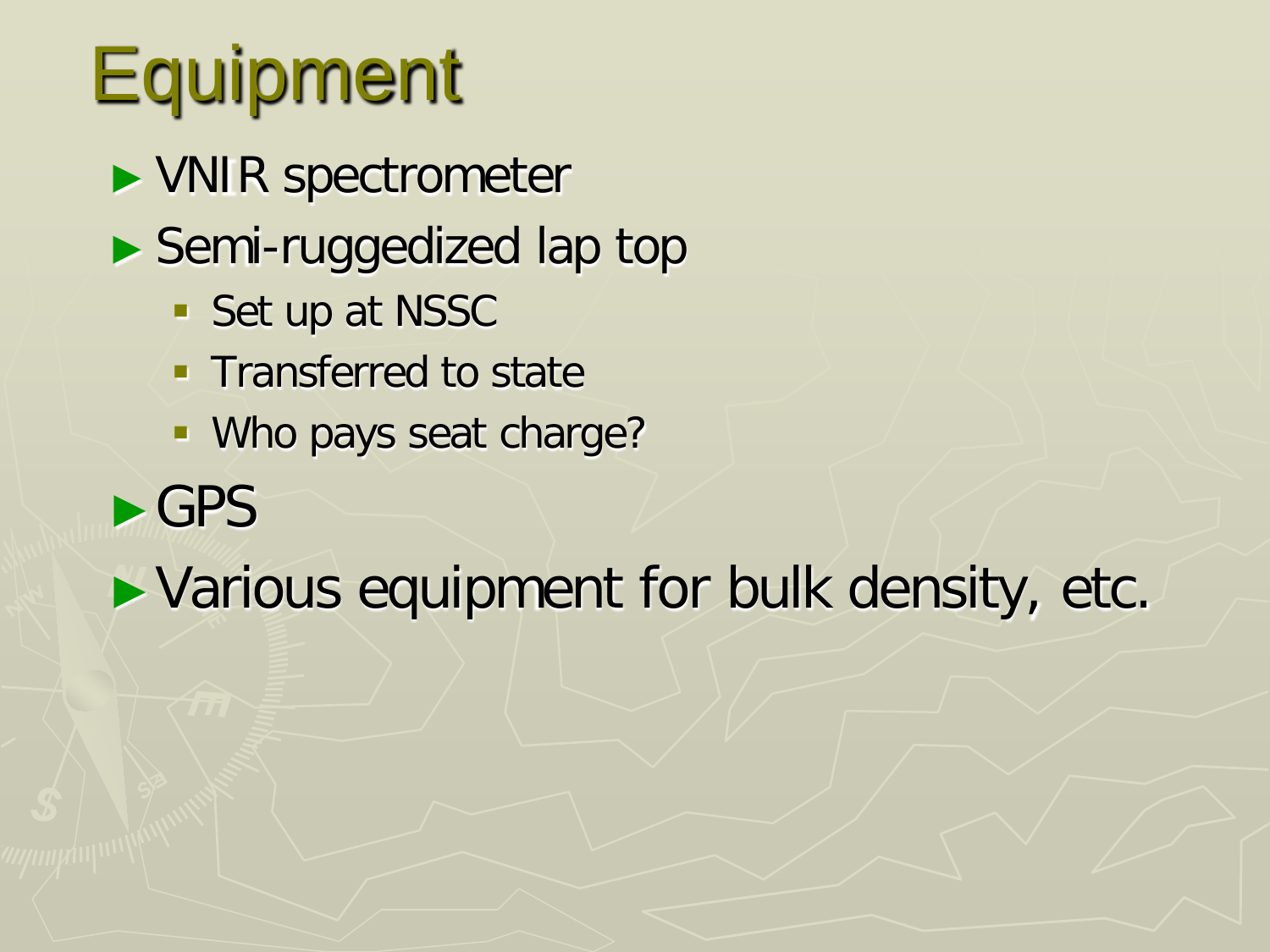# **Training**

► Target is week of May 17 ►Numbers needing training and conflicts means 2nd section will probably be offered ►1 week **Lecture and field** ► Follow up in field by NSSC staff Reinforcement **New issues**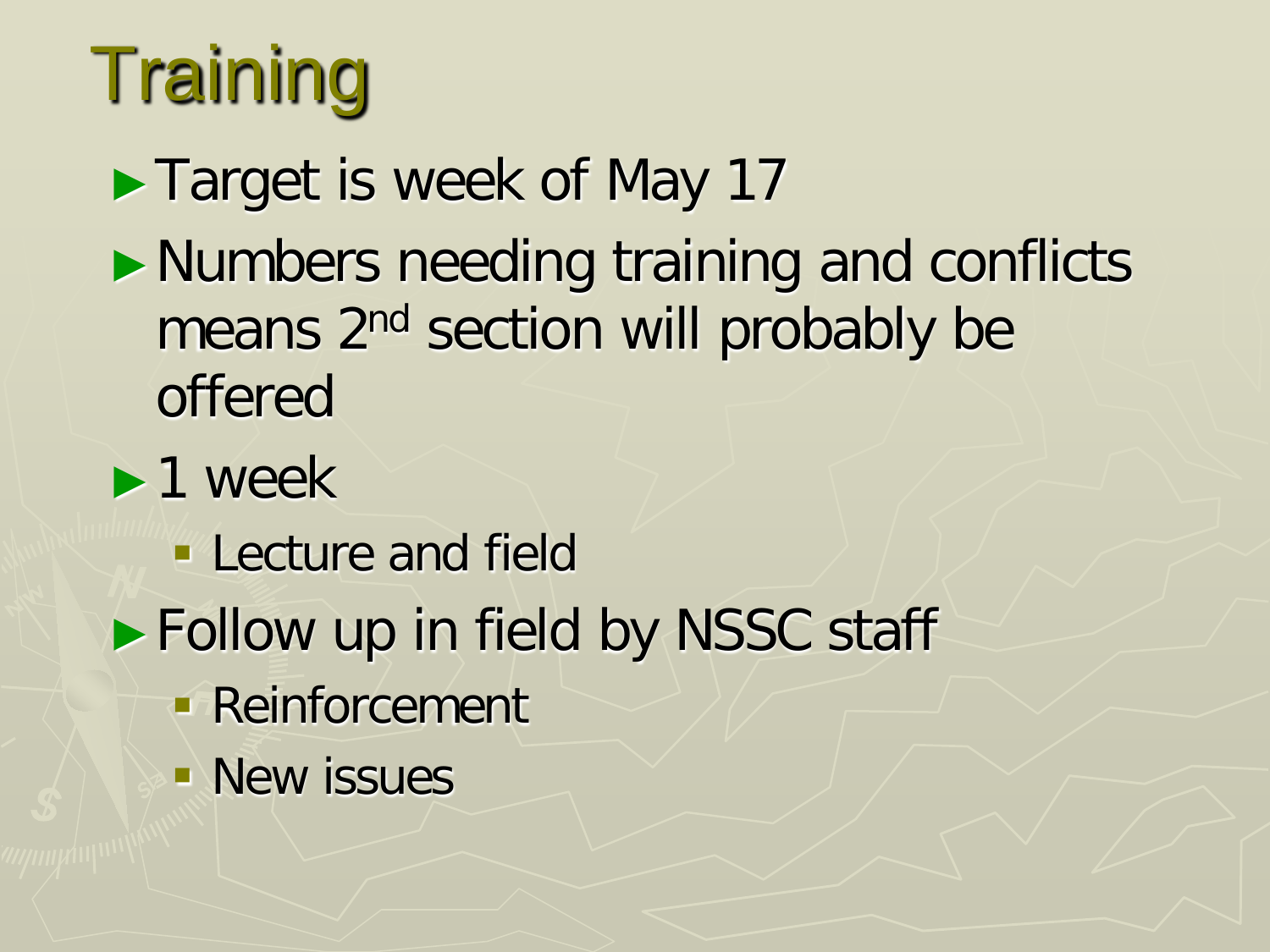# **Other Questions**

- ► Fund codes for MO leads?
	- Contribute to all programs not really an 02 project
	- **3rd** quarter
- ►USGS carbon study
	- Susan Southard
	- **Model study**
	- **May be other studies that include data** collection